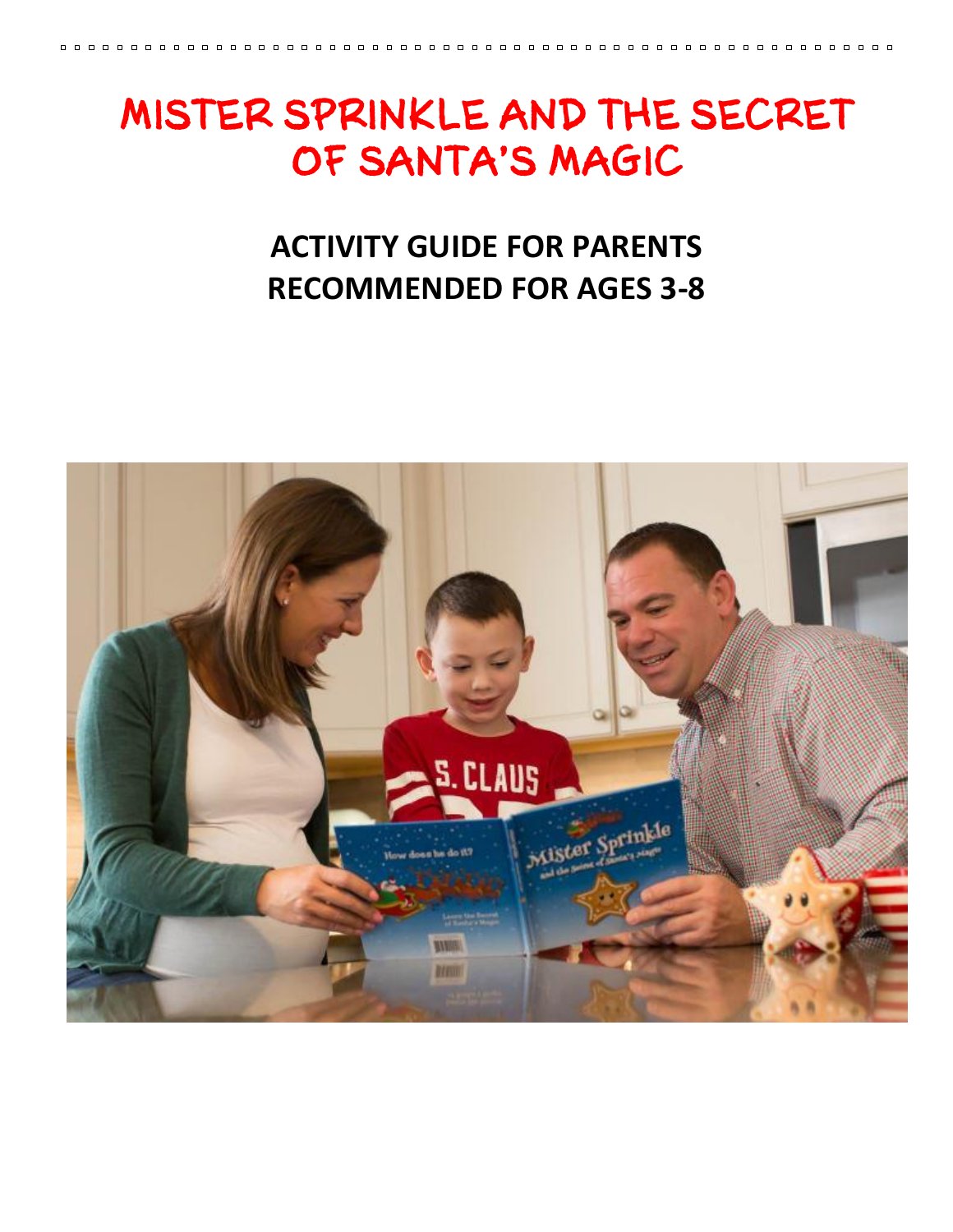## **ABOUT THIS STORY**

### **Overview**

This magical Christmas story lightens and excites the hearts of every young boy and girl. Winter has come, along with the magic and joy of the Christmas season. Each boy and girl will prepare for that very special night when Santa takes flight. It all begins with the holiday activities, specifically cookie making. It is the young child who must prepare and save the special cookie that will bring Santa his magical powers! Baking, selecting, and setting out the perfect cookies for Santa's plate, is the biggest job of all.

### THEMES IN THE STORY

| Tradition      |
|----------------|
| Cooperation    |
| Family         |
| Responsibility |

### QUESTIONS TO ASK WHILE READING THE STORY

- How do you think Santa gets his magical powers?
- What kind of Christmas cookies do you like to bake?
- What type of cookie would you make if you had a chance to decorate a delicious treat for Santa?
- Santa travels around the world to deliver presents, can you identify some of the landmarks in this book?
- The book mentioned a cookie exchange, how would you describe what a cookie exchange is?
- How would you decide which Christmas cookie is best for Santa's tray?
- Comet and Cupid help Santa with his sleigh, how many other reindeer can you name?
- Mom invited friends and family to the cookie exchange. If you were in charge of the cookie exchange guest list, who would you invite?
- What do you predict will happen when Santa eats Mister Sprinkle?

### DISCUSSION POINTS

- Rhyming
- Family Traditions
- Family Safety (Cooking)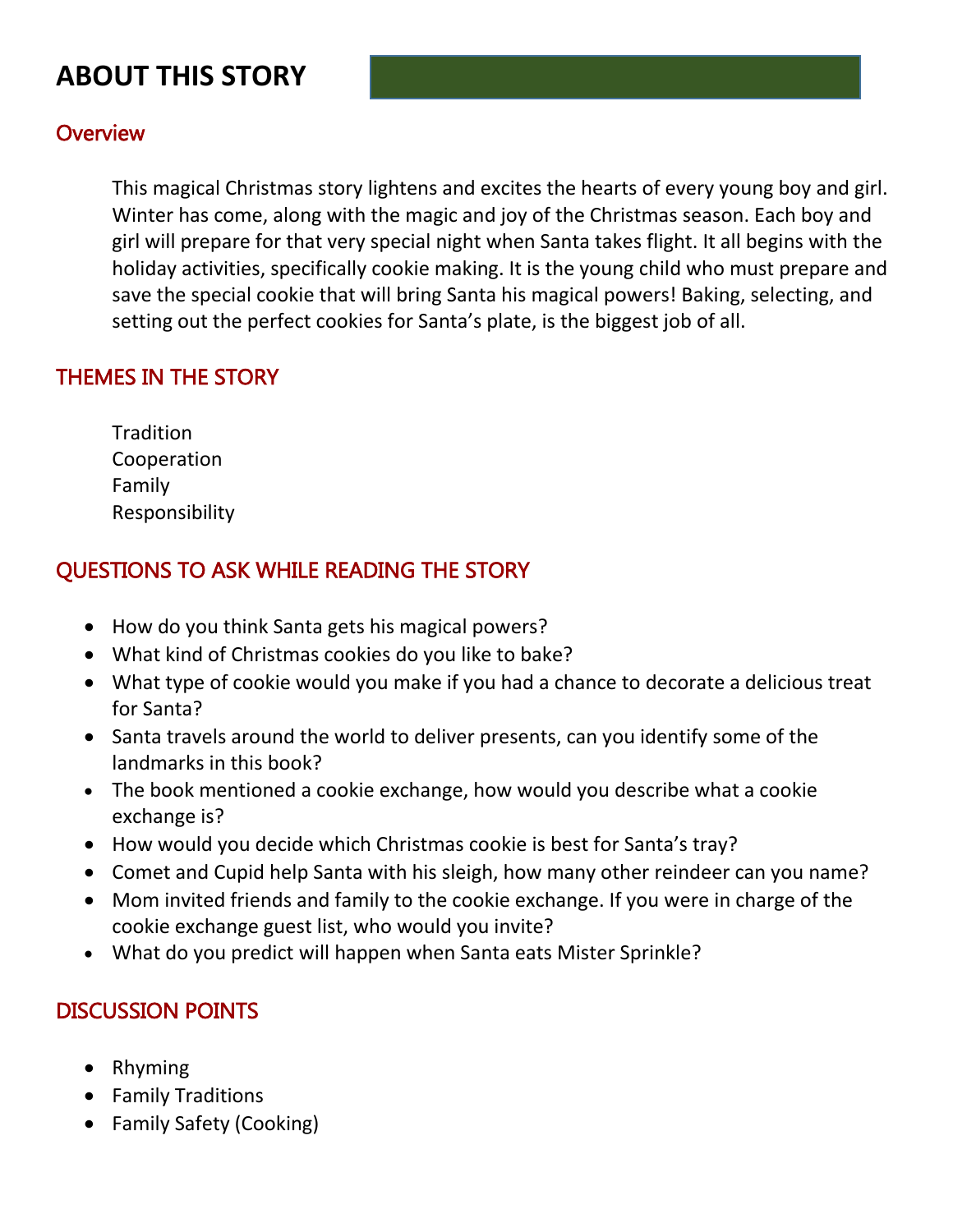## **EXPERIENCES**

## LIFE COMPARISONS

- There are various experiences that occur throughout the book. Discuss some of these experiences with your child and talk about some similarities and differences.
- In the book, the children are dressed warm and cozy, wearing mittens, a hat, and scarf because it is cold outside. Do you or someone else you that you know live in a different climate during the Christmas season who does not have to dress warm?
- Many families all around the world celebrate the holidays differently, what are some other holidays you are familiar with that is celebrated besides Christmas? If your child is not familiar with other holidays, this is a great book to discuss those different celebrations around the world.

## **FAMILY**

- This book is meant to be used to bring families together, share this book with a young child to help grow the magic of Christmas with your loved ones.
- Many cookies are baked during the holiday season, including Mister Sprinkle. Each family member helps by adding the ingredients, putting them in the oven, and decorating the cookies. What are some other delicious treats or food your family makes during the holiday season?
- Some boys and girls may have brothers and sisters, what is a way your family can decide which cookies belong on Santa's plate?

## **TRADITIONS**

- Mister Sprinkle is a tradition that brings your family together. Besides baking and decorating cookies, what are some other traditions you and your family celebrate during the holidays?
- Christmas is the season of giving. The children in this book give cookies to other relatives during the cookie exchange and to Santa to give him magical powers. What are some other things you can give to others during the holiday season? Brainstorm a list of actions and words that can be used in your community and in your own home.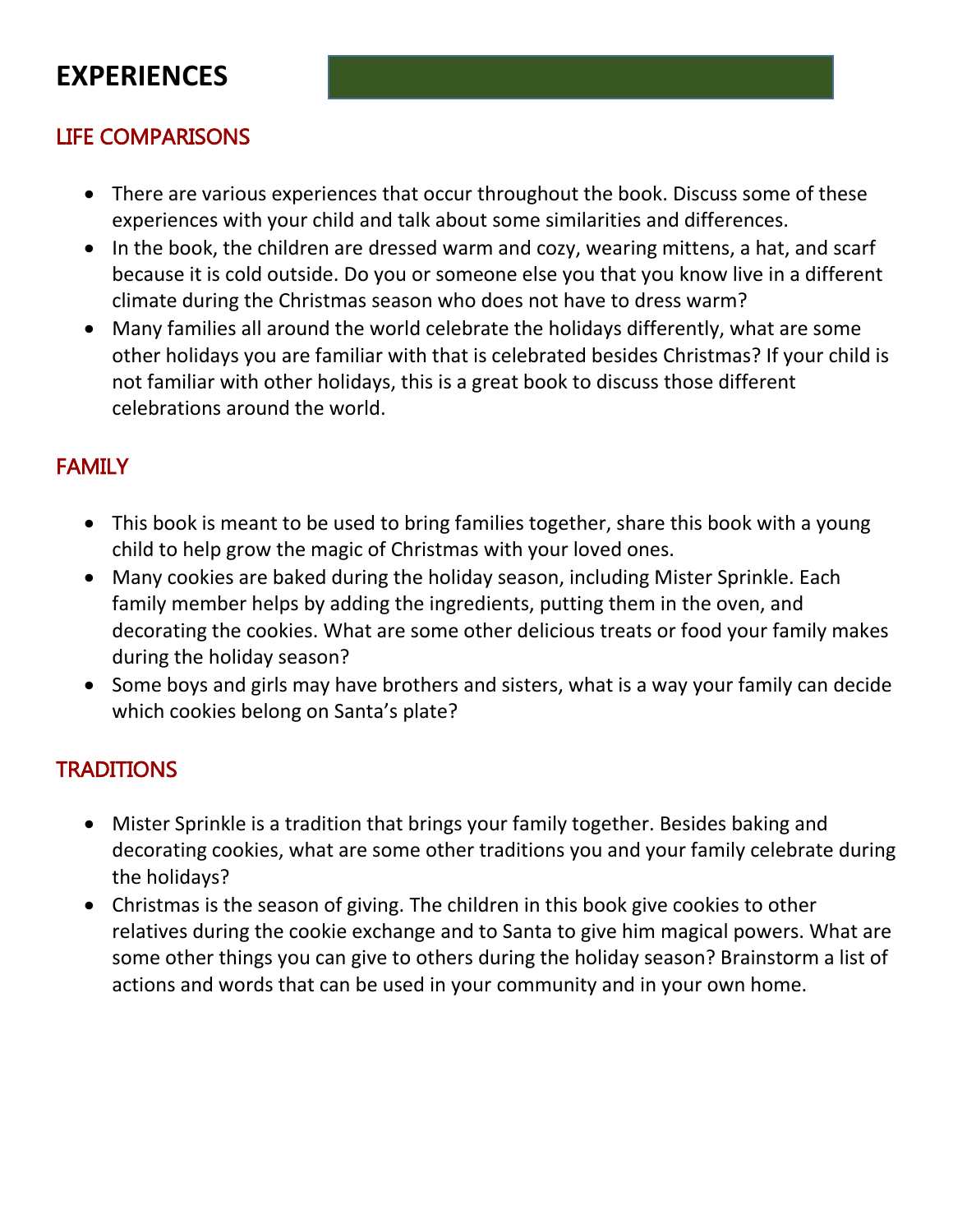## **CREATIVITY AND THE ARTS**

#### MISTER SPRINKLE SEARCH AND FIND

Search through the book to find and count all of the Mister Sprinkle cookies. Make it a family game, see which family member can find the most!

Materials: Mister Sprinkle book

#### COOKING AND MEASURING

Enjoy this time during the holiday season to cook and measure with your child! You can have them practice measuring the ingredients, for either a single, double, or triple batch! This is great for older children who are practicing fractions or younger children who are simply counting.

Materials: Mister Sprinkle recipe

#### SANTA' S WISH LIST

How will Santa know what each child wants for Christmas? Children must create a list for Santa of their needs and wants! Engage your child by discussing if they have been a good boy or girl this year and what they would like Santa to bring them. Together, create a list to mail to Santa and his helpers at his workshop.

**Materials**: pencil, Santa's list paper, envelope, stamp.

#### DESIGN YOUR OWN MISTER SPRINKLE

It is time to get creative! Use materials found in your home to decorate your own mister sprinkle. Some items to use include: crayons, buttons, pom poms, play doh, stickers, pipe cleaners, markers, and much more. Use your personalized Mister Sprinkle to place in your window, under your tree, or anywhere else you desire, to tell Santa that Mister Sprinkle is in your house!

Materials: Mister Sprinkle template worksheet, various art materials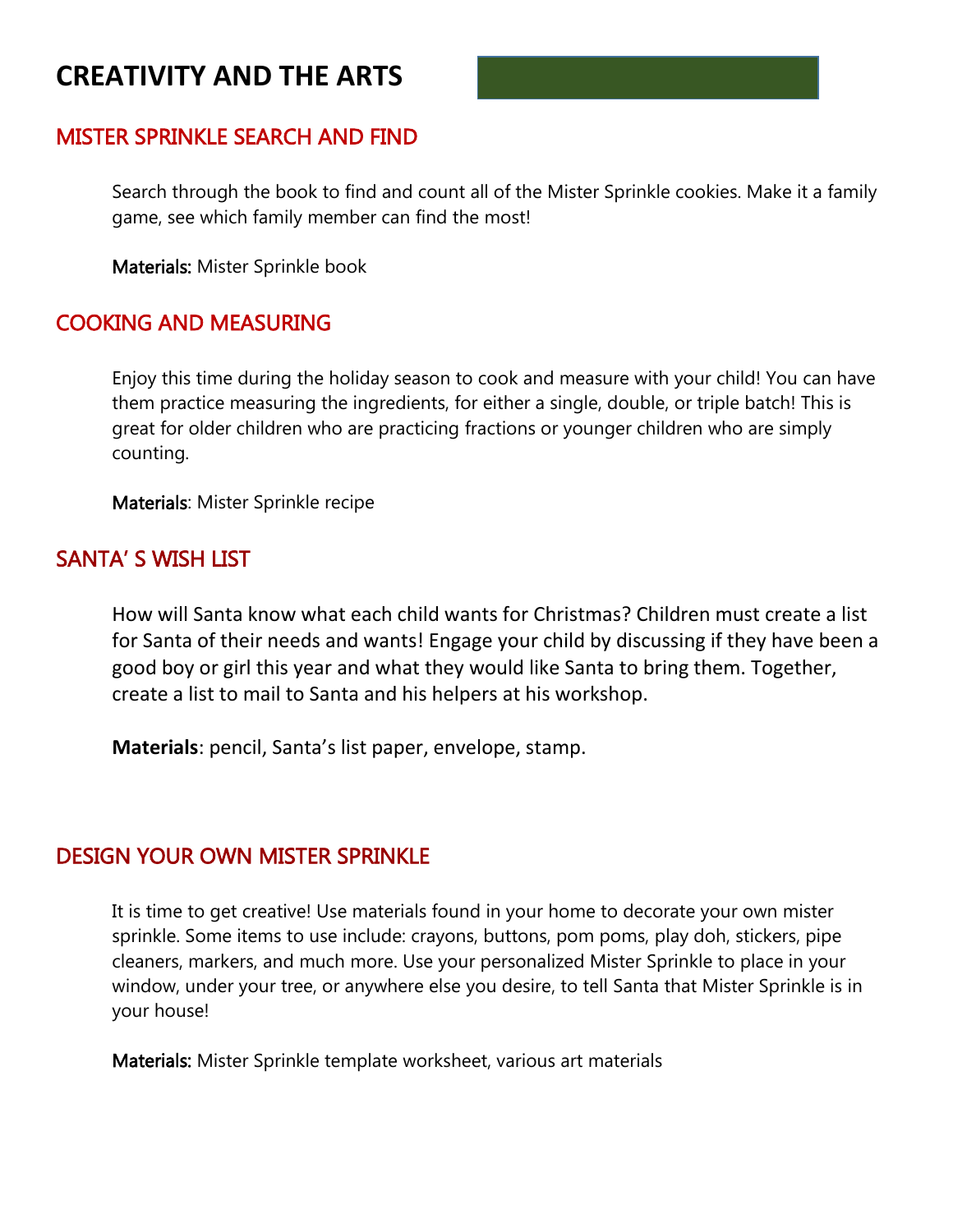## **Dear Santa,**

I have been very good this year. I cannot wait until that very special night when you visit my home. I am very busy baking cookies to give you magical powers!

\_\_\_\_\_\_\_\_\_\_\_\_\_\_\_\_\_\_\_\_\_\_\_\_\_\_\_\_\_\_\_\_\_\_\_\_\_\_\_\_\_\_\_\_\_\_\_\_\_\_\_\_\_\_\_\_\_\_\_\_

\_\_\_\_\_\_\_\_\_\_\_\_\_\_\_\_\_\_\_\_\_\_\_\_\_\_\_\_\_\_\_\_\_\_\_\_\_\_\_\_\_\_\_\_\_\_\_\_\_\_\_\_\_\_\_\_\_\_\_\_

\_\_\_\_\_\_\_\_\_\_\_\_\_\_\_\_\_\_\_\_\_\_\_\_\_\_\_\_\_\_\_\_\_\_\_\_\_\_\_\_\_\_\_\_\_\_\_\_\_\_\_\_\_\_\_\_\_\_\_\_

**My Wish List:** 

\_\_\_\_\_\_\_\_\_\_\_\_\_\_\_\_\_\_ \_\_\_\_\_\_\_\_\_\_\_\_\_\_\_\_\_

\_\_\_\_\_\_\_\_\_\_\_\_\_\_\_\_\_\_ \_\_\_\_\_\_\_\_\_\_\_\_\_\_\_\_\_

\_\_\_\_\_\_\_\_\_\_\_\_\_\_\_\_\_\_ \_\_\_\_\_\_\_\_\_\_\_\_\_\_\_\_\_

**Thank you,** 

**\_\_\_\_\_\_\_\_\_\_\_\_\_\_\_\_\_\_\_\_**